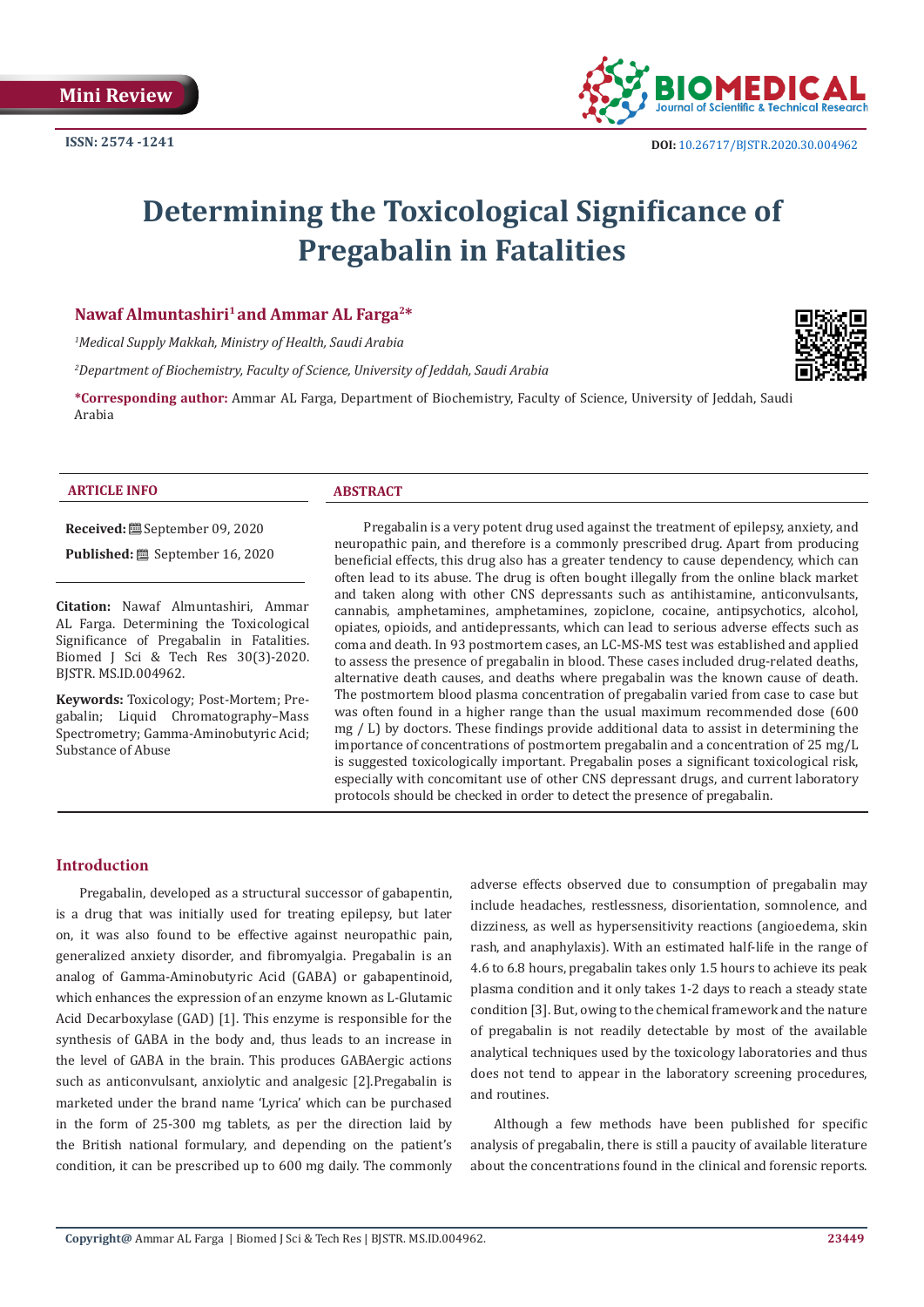Under normal circumstances (where 600 mg is the maximum recommended dose), the blood plasma concentration of pregabalin is found within the range of 2.8 to 8.3 mg/L [4]. However, in epileptic patients, the average steady state concentration of pregabalin in plasma was found to be 1.3 mg / L, as they generally take lower daily doses of 150 mg (Deeb et al., 2014). Pregabalin was approved in 2004 in the United Kingdom (UK), since then it has become a widely prescribed drug [5]. In the UK only, there was a 350 % increase in the prescription of pregabalin from 2010 to 2015, and the very first death due to pregabalin was reported within 2 years of its birth [6].

# **The abuse of Pregabalin**

Even though pregabalin is a very potent drug for the treatment of epilepsy or anxiety but still its use has been restricted as it was being more abused then prescribed. A representation of pregabalininduced pleasure is shown in Figure 1. It was found that pregabalin was been purchased illegally [7,8] without prescription from the online pharmacies available on the black market and people were found to be taking up to 5000 mg of dose, which is very high in comparison to the maximum recommended doses of 600 mg. People were found to take pregabalin along with opiates to enhance the euphoric effect. Pregabalin is also abused for the development of recreational feelings such as relaxation, calmness, euphoria (which also include increasing the euphoric effects of drugs like opiates) and eventually sedation. The biggest concern behind the abuse of pregabalin is that its overdose can lead to serious adverse effects that ranges from drowsiness related accidents to coma and death. A case of atrioventricular blockage was also reported in a study, but the serum concentration of pregabalin was not reported [9,10]. Figure 2 shows the year wise comparison of the deaths associated with pregabalin, gabapentin and other drugs [11].



**Figure 1:** Simplified hypothetic scheme of pregabalin-mediated reward system in brain.



**Figure 2:** Comparison of deaths caused by Pregabalin, Gabapentin and other drugs in past few years.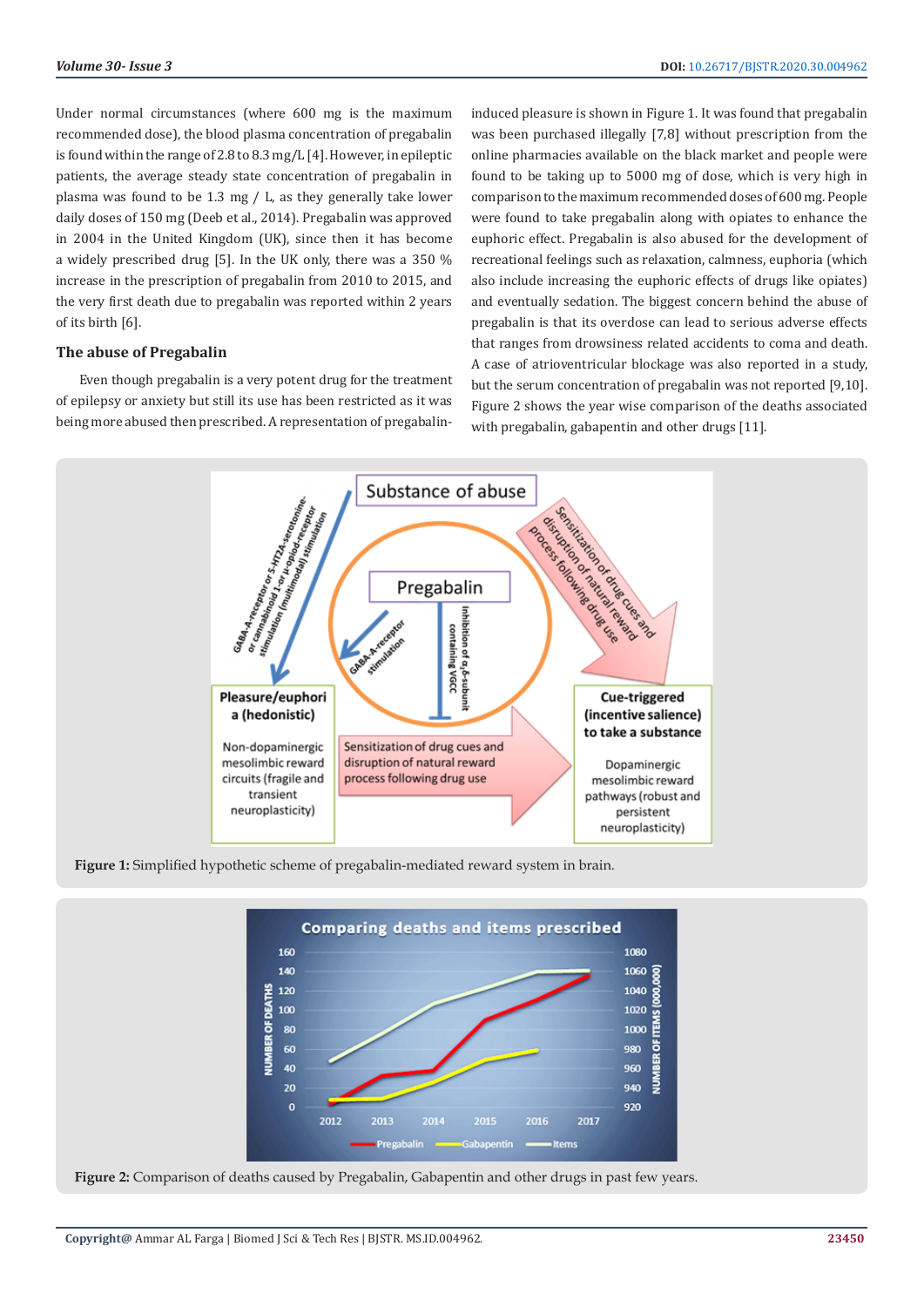About 316 deaths have been reported due to the overconsumption of pregabalin and postmortem blood concentration of this drug in these cases were found to be 15 mg / L, which is very high when compared with reported 5.8 mg/L of pregabalin blood concentration in normal cases [12]. In a series of cases where pregabalin was present [13], an additional study found an 8.0 mg/L median post-mortem blood pregabalin concentration. The postmortem blood concentrations of 48, 110, 25, and 180 mg/L were reported in those recorded deaths involving pregabalin along with other drugs, with the latter two cases involving concentrations of at least one other drug [14].Importantly, pregabalin does not appear to be susceptible to postmortem redistribution following analysis was done previously [15] central and peripheral blood concentrations. The average fatal dose of pregabalin was found to be different centrally (54.1 mg/L) and peripherally (45.3, and 206.7 mg/L). Even in some non-fatal pregabalin overdose cases the serum concentration of this drug was found to be varied depending upon the condition of the person such as 20.8 mg/L was found when a person is drowsy but with no toxic symptoms founds, 60 mg/L was found after 24 hours of the pregabalin ingestion and 66.5 mg/L was found at the time of coma [16-20]. One of the major problems that are found with this drug is difficulty in the detection of this drug by several analytical techniques in a person due to its nature and chemical structure. Consequently, to figure out the involvement of this drug in a casework has been very challenging for forensic toxicologist thus methods with high accuracy are needed.A casework reported presence of pregabalin in 93 postmortem cases out of which 71 were deaths which were directly related to drug where the median concentration of the drug was found to be 7.0 mg/L  $\approx$  0.6 mg/L to 21.6 mg/L) and 13 cases were found to be due to alternative reasons and in such people the median concentration was 2.6 mg/L (< 0.6 mg/L to 4.9 mg/L). In 9 cases, where pregabalin was the major contributor of the fatalities, the median concentration of this drug was found to be 57.0 mg/L (28 mg/L to 182 mg/L). Antihistamine, anticonvulsants, cannabis, amphetamines, amphetamines, zopiclone, cocaine, antipsychotics, alcohol, opiates, opioids, and antidepressants, are some of the very common drug types found in the blood of these cases along with pregabalin.

#### **Discussion**

It is very rare to detect pregabalin alone in the blood sample instead is usually detected in conjunction with opiates or any other CNS depressants making it difficult to measure its precise concentration which might lead to the toxicity. While some methods for detailed pregabalin analysis [21] have been published, there is still a lack of documented literature in clinical and forensic casework concentrations.Among the fatal, the high prevalence of pregabalin abuse among morphine/heroin users indicates that this drug produced synergistic action with other CNS depressants drugs, thereby leading to coma and death. Hence, it is observed that

pregabalin reduces the threshold value of other CNS depressants drugs at which they produce fatal adverse effects. Among the 93 postmortem cases, the cases which occurred due to alternative reason the concentration of pregabalin did not exceed 22 mg/L. This highlighted 9 such cases in which the concentration of the drug was higher than 22 mg/L with lowest being 28 mg/L in one of the cases where alcohol was also found in the blood, which might also have contributed towards pregabalin toxicity.The highest concentration of pregabalin was found to be 182 mg/L which lead to head trauma. In other cases, the concentration of pregabalin along with other drugs ranged in between 30 mg/L to 156 mg/L and it was inferred that in such cases death might even not have occurred if pregabalin was not used. Nevertheless, in the instances, there was evidence of improper use of pregabalin, whether prescribed or abused. Based on all the findings, the concentrations of pregabalin greater than 25 mg/L in blood could, therefore, be considered significant, especially in the presence of opiate / opioid drugs. This is also confirmed by the blood levels found under the influence of drug cases in the somewhat limited number of driving, where a median concentration of 4.6 mg/L was calculated that would be compatible with medicinal use.

# **Conclusion**

Developing and applying a system for the identification and quantitation of pregabalin in the blood has made it possible to recommend a 25 mg/L toxicological sense threshold for pregabalin concentrations. However, very few studies support this value and thus more studies are needed to identify or generalize the toxic range of pregabalin. Until the suspicion of the presence of pregabalin is made early, this drug is not specifically analyzed in the forensic toxicology. Since pregabalin is sometimes illegally obtained, it this therefore important to develop a specific method to detect and quantify this drug in the laboratory during forensic casework studies.

# **References**

- 1. [Aksakal E, Bakirci EM, Emet M, Uzkeser M \(2012\) Complete](https://pubmed.ncbi.nlm.nih.gov/22633711/) [atrioventricular block due to overdose of pregabalin. The American](https://pubmed.ncbi.nlm.nih.gov/22633711/) [journal of emergency medicine 30\(9\): 2101-e1.](https://pubmed.ncbi.nlm.nih.gov/22633711/)
- 2. [Berry D, Millington C \(2005\) Analysis of pregabalin at therapeutic](https://pubmed.ncbi.nlm.nih.gov/16044101/) [concentrations in human plasma/serum by reversed-phase HPLC.](https://pubmed.ncbi.nlm.nih.gov/16044101/) [Therapeutic drug monitoring 27\(4\): 451-456.](https://pubmed.ncbi.nlm.nih.gov/16044101/)
- 3. [Braga AJ, Chidley K \(2007\) Self-poisoning with lamotrigine and](https://pubmed.ncbi.nlm.nih.gov/17448068/) [pregabalin. Anaesthesia 62\(5\): 524-527.](https://pubmed.ncbi.nlm.nih.gov/17448068/)
- 4. [Button J, Berry D, Holt DW \(2010\) Two fatalities involving pregabalin.](http://www.the-ltg.org/data/uploads/posters/pregabalin.pdf) [ToxichemKrimtech 77\(03\): 247-248.](http://www.the-ltg.org/data/uploads/posters/pregabalin.pdf)
- 5. [Deeb S, McKeown DA, Torrance HJ, Wylie FM, Logan BK \(2014\)](https://pubmed.ncbi.nlm.nih.gov/25217536/) [Simultaneous analysis of 22 antiepileptic drugs in postmortem blood,](https://pubmed.ncbi.nlm.nih.gov/25217536/) [serum and plasma using LC–MS-MS with a focus on their role in forensic](https://pubmed.ncbi.nlm.nih.gov/25217536/) [cases. Journal of analytical toxicology 38\(8\): 485-494.](https://pubmed.ncbi.nlm.nih.gov/25217536/)
- 6. [Dworkin RH, Kirkpatrick P \(2005\) Pregabalin. Nature Review of Drug](https://pubmed.ncbi.nlm.nih.gov/15959952/) [Discovery 4\(6\): 455-456.](https://pubmed.ncbi.nlm.nih.gov/15959952/)
- 7. [Gajraj NM \(2007\) Pregabalin: its pharmacology and use in pain](https://pubmed.ncbi.nlm.nih.gov/18042886/) [management. Anesthesia & Analgesia 105\(6\): 1805-1815.](https://pubmed.ncbi.nlm.nih.gov/18042886/)